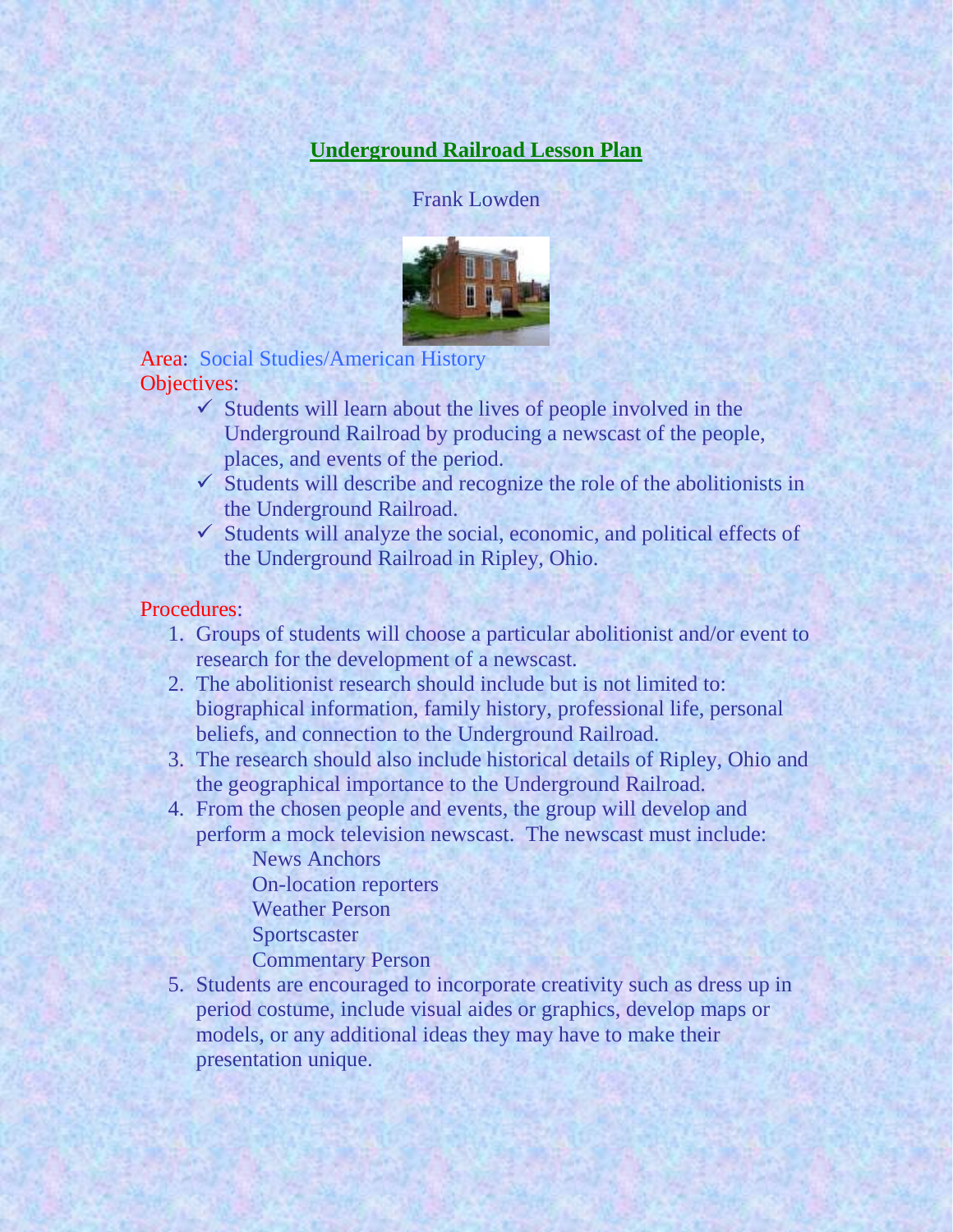- 6. All newscasts must be typed and then presented to the class in the News Room.
- 7. The newscast will be videotaped for later viewing and analysis.



## Assessment:

The students will be evaluated using the following rubric.

Write in the appropriate "grade", in the space provided, with a number (1 through 10), 10 representing a perfect score.

- 1. \_\_\_\_\_How clear (understandable to the viewer) was the information given in the report?
- 2. \_\_\_\_\_Did the information, given in the report, cover the appropriate time in history?
- 3. How well were the "newscasters" properly prepared (organized)?
- 4. \_\_\_\_\_\_How newsworthy would you rate the group's report?
- 5. \_\_\_\_\_Was the report between 5 and 8 minutes long?
- 6. \_\_\_\_\_How well did the reporters show eye contact to the camera?
- 7. \_\_\_\_\_How smooth was the "transition" (move) from reporter to reporter?
- 8. \_\_\_\_\_How entertaining would you rate this group's overall broadcast?
- 9. \_\_\_\_\_How do you rate the "quantity and quality of information" you learn from this report?